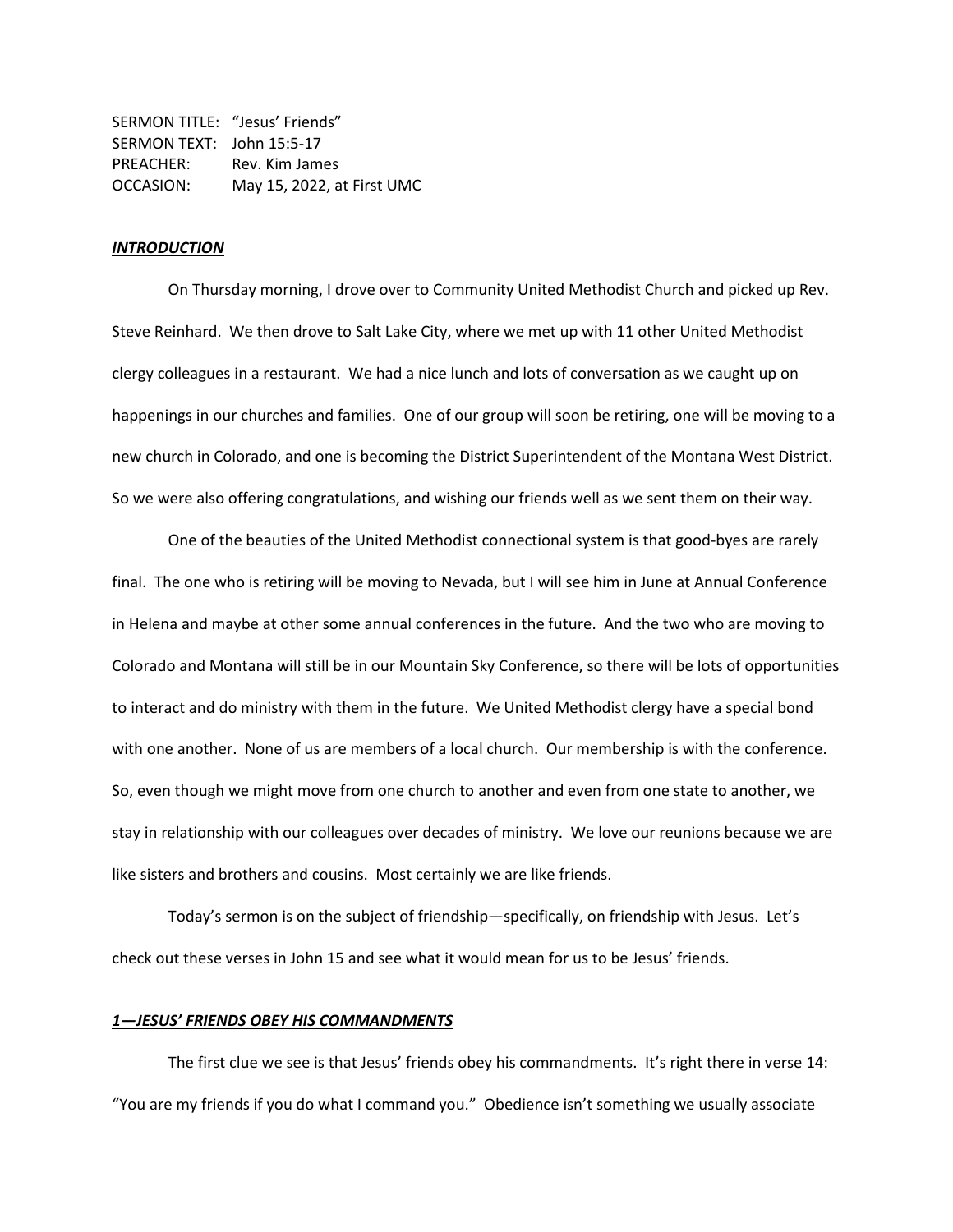with friendship. We prefer to think of friends as partners, who give and take equally. Friends suggest, compromise, and negotiate. Friendships are often made and sustained around common interests and values. So, rarely is there any need for commands. In fact, when one friend starts giving orders to the other, that's usually a pretty quick indicator that something's wrong with the relationship.

But I think we can also realize that there are times when we have friendly relations with persons who have power over us. Our bosses may not be our *best* friends, but we appreciate it when they are friendly. Moms and dads don't carry out their parental responsibilities well when they try to be best friends with their underage children, but parents can demonstrate many of the same qualities as a friend. The saying, "It's good to have friends in high places," indicates that we may not have all the privileges, knowledge, or pull that some folks have, but their interest in our well-being can be friend-like, as well as useful.

For three years, Jesus had clearly been the master, and his disciples had obviously been the students. But in John 15, just before his death on the cross, Jesus was trying to bridge the distinction between himself and his disciples. He said, "I no longer call you servants." Even while Jesus was reminding his disciples that they needed to obey his commands, he was hoping they would do as he asked *because they wanted to*. Like parents who tire of constantly reminding their children how to behave, Jesus was hoping that eventually the disciples would incorporate his values and practices, so that these characteristics would come naturally out of their own hearts. He was hoping that they would graduate from being stubborn and rebellious followers and start acting like inspired leaders. Then their relationship would be more mutual and more partner-like. Then they would be Jesus' friends.

But, in case there was any lag in their self-motivation and maturation, Jesus wanted to make sure the disciples understood him perfectly clearly. Jesus' friends are those people who obey his commandments.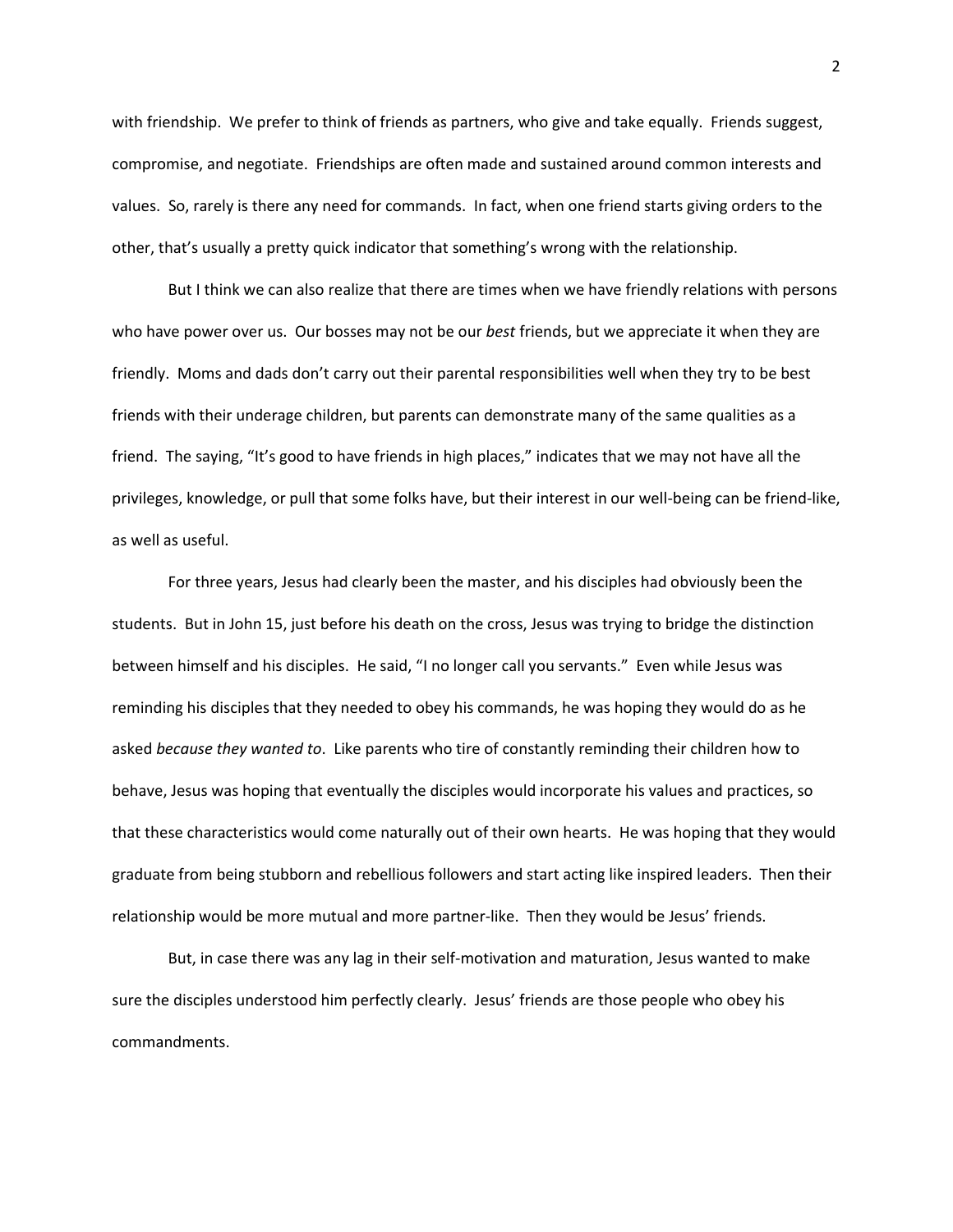### *2—JESUS' FRIENDS LOVE ONE ANOTHER*

Jesus didn't give his disciples a lot of commandments. Because they were growing in understanding and Christian maturity, Jesus was trusting them to work out many of the details for themselves. So, in verse, 17, Jesus emphasized only the very basic rule: Jesus' friends love one another.

Love is something we English speakers have trouble thinking about in the context of friendship. It's more natural for us to think of love in regard to romance and marriage—or in regard to parents, children, and siblings. We may even use the word *love* in regard to ice cream or chocolate. But rarely do we use the word *love* when we're talking about our friends. That's a limitation of our English language.

In the original Greek of the New Testament, however, there were at least five different words for love. And the word that Jesus was using here was *agape*. That's the kind of Christian love that supersedes romantic love or brotherly love, which can be quite limited and selective. With *agape* love, all who are Jesus' friends should love one another. There should be no preferential cliques or ornery squabbling in the church. Those who claim to be Jesus' friends should find ways to resolve their differences and get along in the loving spirit of Jesus.

*Agape* love is not limited to loving each other inside the church, however. As friends of Jesus, we extend our love to those who are outside the church family, as well. *Agape* love reaches out to even those who are different from us or unattractive to us. Because *agape* love doesn't require reciprocity, we don't wait to see if someone is going to love us back. We take a risk and extend our love first because we are energized by the love which Jesus has already given to us.

There's a beautiful illustration of this truth in Acts chapter 10. That chapter tells about the Apostle Peter's Jewish aversion to going to the house of an "unclean" Gentile. But the love of Jesus was powerful enough to help Peter recognize the need to cross that religious and cultural barrier. Overcoming the prejudices and limitations of his religious upbringing, Peter went to the house of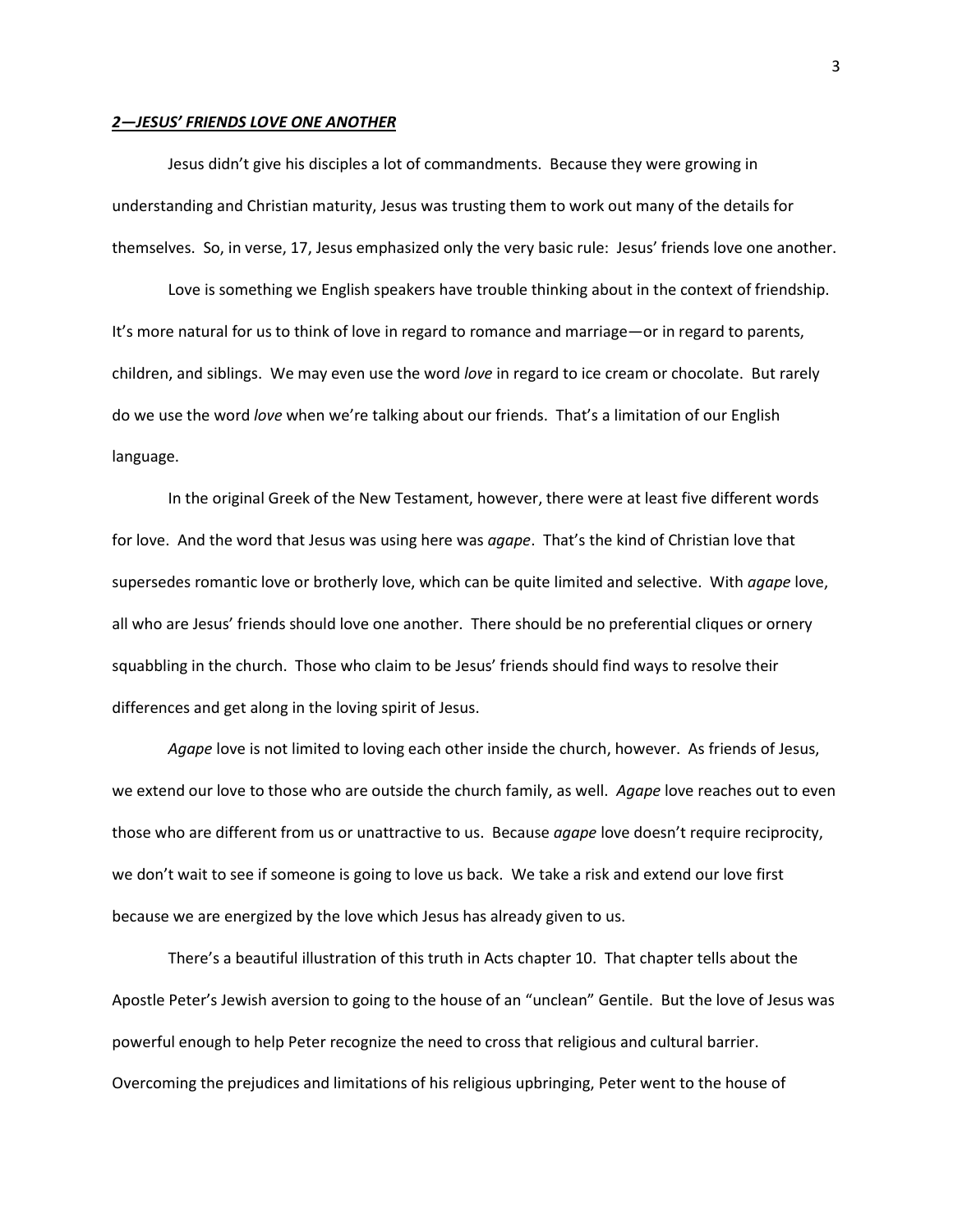Cornelius and offered the gospel and baptism of Jesus Christ. Peter went into the house of Cornelius and offered *agape* love.

We today are under this same commandment of love. If we are Jesus' friends, then we will love one another—not just within our church, our families, or our close circle of chosen friends—but also those outside. We will reach out to those who are different in religion, race, sexual orientation, and socio-economic bracket. We will love one another because we are Jesus' friends.

# *3—JESUS' FRIENDS BEAR FRUIT THAT WILL LAST*

John 15 points us to a third characteristic of Jesus' friends. Jesus' friends bear fruit that will last. At the start of this chapter, Jesus said he was the vine, and his disciples were the branches, who would bear much fruit. In verse 16, Jesus picks up that imagery again. According to verse 16, this fruit of the vine isn't like a banana that will bruise and decay quickly. This fruit is more like an apple that can be kept in a cellar all winter long. The fruit of Jesus' friends is fruit that will last.

Bible scholars think that the earliest gospel written was Mark, possibly composed in the late A.D. 60s or early 70s. The gospel of Matthew was probably written next, followed by Luke. The Gospel of John probably came last, in the A.D. 90s or early 100s. So, it stands to reason that the person who wrote this gospel knew something about staying power. Many disciples had come and gone in the six or seven decades since Jesus' death on the cross. Some would have died, and others probably fell away because of false expectations or their own spiritual unfaithfulness. But the writer of John's gospel held onto the faith and preserved Jesus' words about remaining in the vine and bearing fruit that would last.

There are some Christians who put a great deal of stock in demonstrations of emotion or quick displays of spiritual gifts. They think a lot of flamboyance and pizzazz is what proves someone is really connected spiritually. And I won't deny that there is some biblical precedence for that. But in John 15, what we read is that our friendship with Jesus is not meant to be some sort of flash in the pan that gets us excited and then doesn't amount to much. We aren't called to be fair-weather friends who disappear